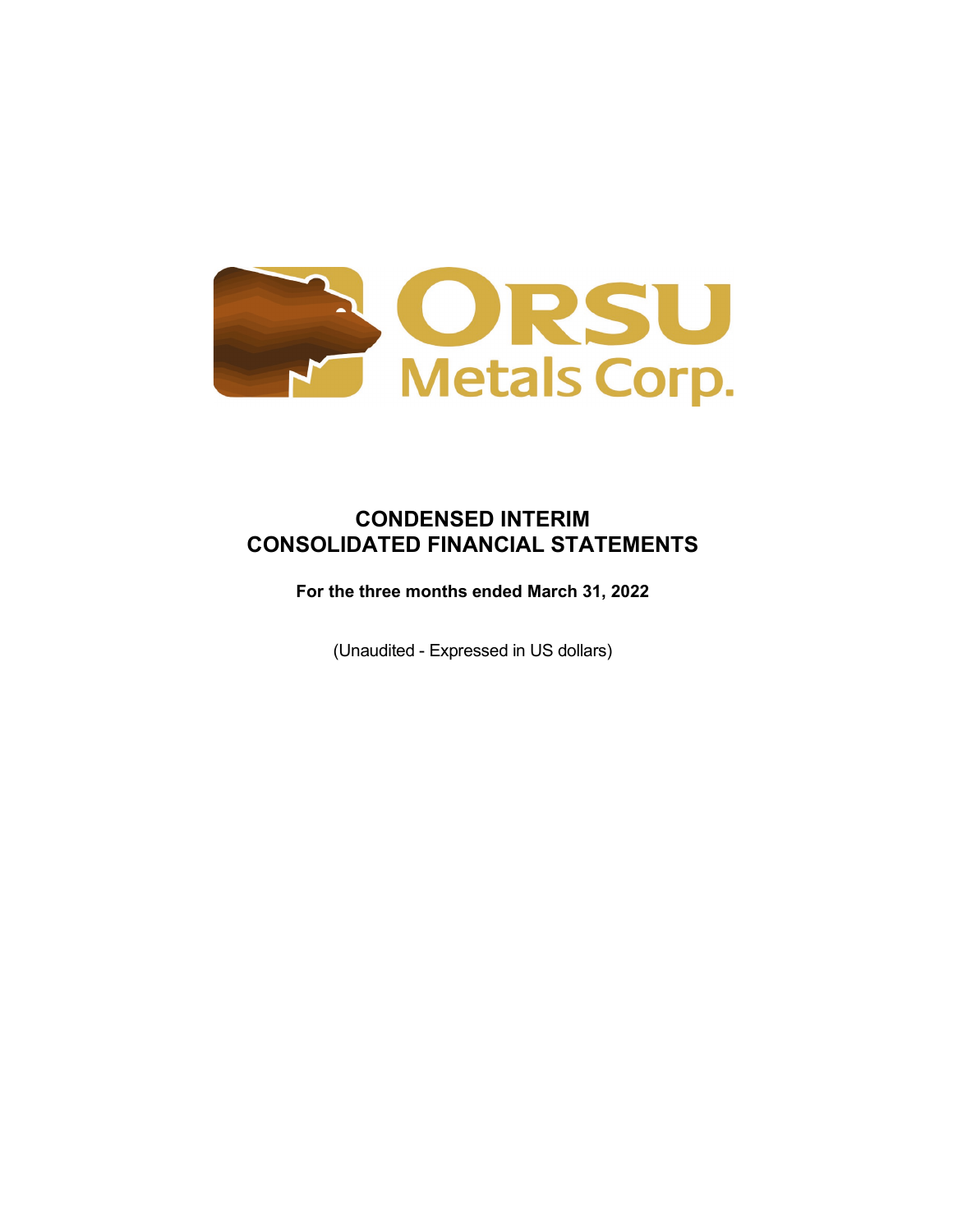### **Condensed Interim Consolidated Statements of Financial Position**

(Unaudited - Expressed in US dollars)

|                                             | <b>Note</b> | March 31,<br>2022 | December 31,<br>2021 |                 |  |
|---------------------------------------------|-------------|-------------------|----------------------|-----------------|--|
| <b>ASSETS</b>                               |             |                   |                      |                 |  |
| <b>Current</b>                              |             |                   |                      |                 |  |
| Cash                                        | 4           | \$<br>229,407     | \$                   | 515,418         |  |
| Receivables                                 | 5           | 43,641            |                      | 41,994          |  |
| Prepaid expenses                            | 6           | 52,181            |                      | 78,301          |  |
|                                             |             | \$<br>325,229     | \$                   | 635,713         |  |
| <b>LIABILITIES AND SHAREHOLDERS' EQUITY</b> |             |                   |                      |                 |  |
| <b>Current</b>                              |             |                   |                      |                 |  |
| Trade and other payables                    | 8           | \$<br>85,456      | \$                   | 87,377          |  |
| Warrant liability                           | 9           | 5,654             |                      | 60,879          |  |
|                                             |             | 91,110            |                      | 148,256         |  |
| <b>Shareholders' equity</b>                 |             |                   |                      |                 |  |
| Share capital                               | 10          | 387,346,253       |                      | 387,228,913     |  |
| Obligation to issue shares                  | 10          | 33,710            |                      | 117,340         |  |
| <b>Reserves</b>                             | 10          | 33,625,984        |                      | 33,625,984      |  |
| <b>Deficit</b>                              |             | (420, 416, 238)   |                      | (420, 105, 723) |  |
| Equity attributable to Orsu shareholders    |             | 589,709           |                      | 866,514         |  |
| Non-controlling interest                    |             | (355, 590)        |                      | (379, 057)      |  |
|                                             |             | 234,119           |                      | 487,457         |  |
|                                             |             | \$<br>325,229     | \$                   | 635,713         |  |
| Nature of operations and going concern      | 1           |                   |                      |                 |  |
| <b>Subsequent events</b>                    | 14          |                   |                      |                 |  |

These condensed interim consolidated financial statements were approved for issue by the Audit Committee of the Board of Directors on May 26, 2022.

They are signed on the Company's behalf by:

*"Mark Corra" "Sergei Stefanovich"* ------------------------------------------------------------------------------------------------------------------------------------------------- ------------------------------------------------------------------------------------------------------------------------------------------------ Mark Corra, Director **Sergei Stefanovich, Director** Sergei Stefanovich, Director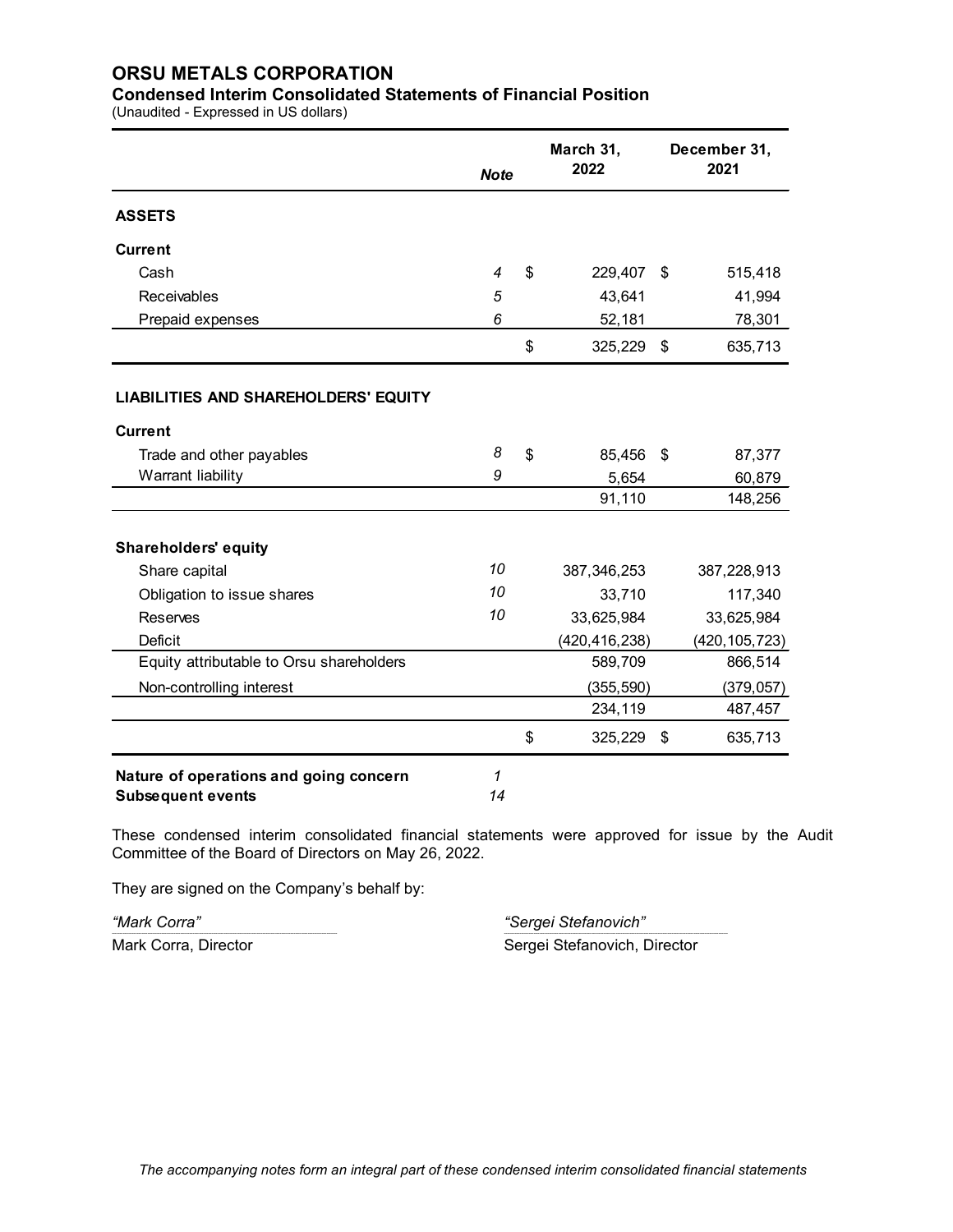**Condensed Interim Consolidated Statements of Loss and Comprehensive Loss** (Unaudited - Expressed in US dollars)

|                                                                                         |             | Three months ended March 31, |            |  |  |  |  |  |
|-----------------------------------------------------------------------------------------|-------------|------------------------------|------------|--|--|--|--|--|
|                                                                                         | <b>Note</b> | 2022                         | 2021       |  |  |  |  |  |
| <b>EXPENSES</b>                                                                         |             |                              |            |  |  |  |  |  |
| Administration                                                                          |             | \$<br>14,575 \$              | 16,493     |  |  |  |  |  |
| Depreciation                                                                            |             |                              | 2,000      |  |  |  |  |  |
| Exploration and evaluation expenditures                                                 | 7 & 11      | 242,382                      | 157,697    |  |  |  |  |  |
| Foreign exchange                                                                        |             | (53, 139)                    | 23,875     |  |  |  |  |  |
| Professional fees                                                                       |             | 7,795                        | 6,910      |  |  |  |  |  |
| Salaries and benefits                                                                   | 11          | 120,946                      | 102,110    |  |  |  |  |  |
| Transfer agent and regulatory fees                                                      |             | 7,965                        | 6,337      |  |  |  |  |  |
| Travel                                                                                  |             | 2,635                        | 1,292      |  |  |  |  |  |
|                                                                                         |             | (343, 159)                   | (316, 714) |  |  |  |  |  |
| Unrealized gain on warrant liability                                                    | 9           | 56,111                       | 72,041     |  |  |  |  |  |
| <b>LOSS AND COMPREHENSIVE LOSS FOR THE PERIOD</b>                                       |             | \$<br>$(287,048)$ \$         | (244, 673) |  |  |  |  |  |
| Loss attributable to Orsu shareholders<br>Loss attributable to non-controlling interest |             | \$<br>$(310, 515)$ \$        | (232, 015) |  |  |  |  |  |
| shareholders                                                                            |             | 23,467                       | (12, 658)  |  |  |  |  |  |
|                                                                                         |             | \$<br>$(287,048)$ \$         | (244, 673) |  |  |  |  |  |
| Basic and diluted loss per common share                                                 |             | \$<br>$(0.01)$ \$            | (0.01)     |  |  |  |  |  |
|                                                                                         |             |                              |            |  |  |  |  |  |
| Basic and diluted weighted average number of                                            |             |                              |            |  |  |  |  |  |
| common shares outstanding                                                               |             | 44,015,152                   | 43,453,694 |  |  |  |  |  |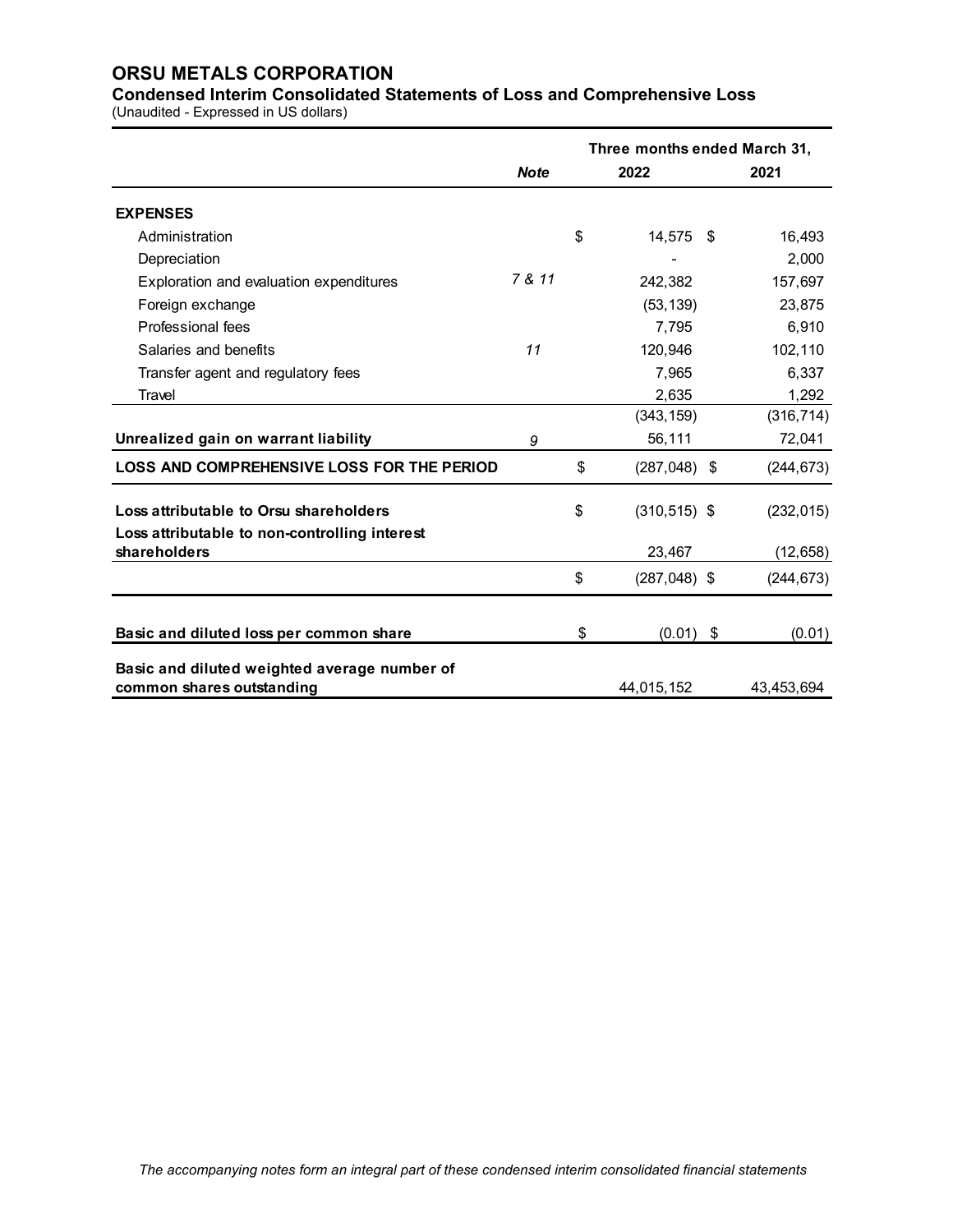## **Condensed Interim Consolidated Statements of Cash Flows**

(Unaudited - Expressed in US dollars)

|                                                       | Three months ended March 31, |            |  |  |  |  |
|-------------------------------------------------------|------------------------------|------------|--|--|--|--|
|                                                       | 2022                         | 2021       |  |  |  |  |
| <b>CASH PROVIDED BY (USED FOR):</b>                   |                              |            |  |  |  |  |
| <b>OPERATING ACTIVITIES:</b>                          |                              |            |  |  |  |  |
| Loss for the period                                   | \$<br>$(287, 048)$ \$        | (244, 673) |  |  |  |  |
| Items not affecting cash:                             |                              |            |  |  |  |  |
| Depreciation                                          |                              | 2,000      |  |  |  |  |
| Unrealized gain on warrant liability                  | (56, 111)                    | (72, 041)  |  |  |  |  |
| Obligation to issue shares                            | 33,710                       | 34,957     |  |  |  |  |
| Foreign exchange on warrant liability                 | 886                          | 1,673      |  |  |  |  |
| Change in non-cash working capital items:             |                              |            |  |  |  |  |
| Receivables                                           | (1,647)                      | 418,456    |  |  |  |  |
| Prepaid expenses                                      | 26,120                       | 37,133     |  |  |  |  |
| Trade and other payables                              | (1,921)                      | 5,548      |  |  |  |  |
|                                                       | (286, 011)                   | 183,053    |  |  |  |  |
| <b>CHANGE IN CASH FOR THE PERIOD</b>                  | (286, 011)                   | 183,053    |  |  |  |  |
| <b>CASH, BEGINNING OF THE PERIOD</b>                  | 515,418                      | 75,088     |  |  |  |  |
| CASH, END OF THE PERIOD                               | \$<br>229,407<br>\$          | 258,141    |  |  |  |  |
| Non-cash investing and financing activities           |                              |            |  |  |  |  |
| Shares issued to settle an obligation to issue shares | \$<br>117,340<br>- \$        | 136,913    |  |  |  |  |
| Supplemental cash flow information                    |                              |            |  |  |  |  |
| Cash paid for interest                                |                              |            |  |  |  |  |
| Cash paid for income taxes                            |                              |            |  |  |  |  |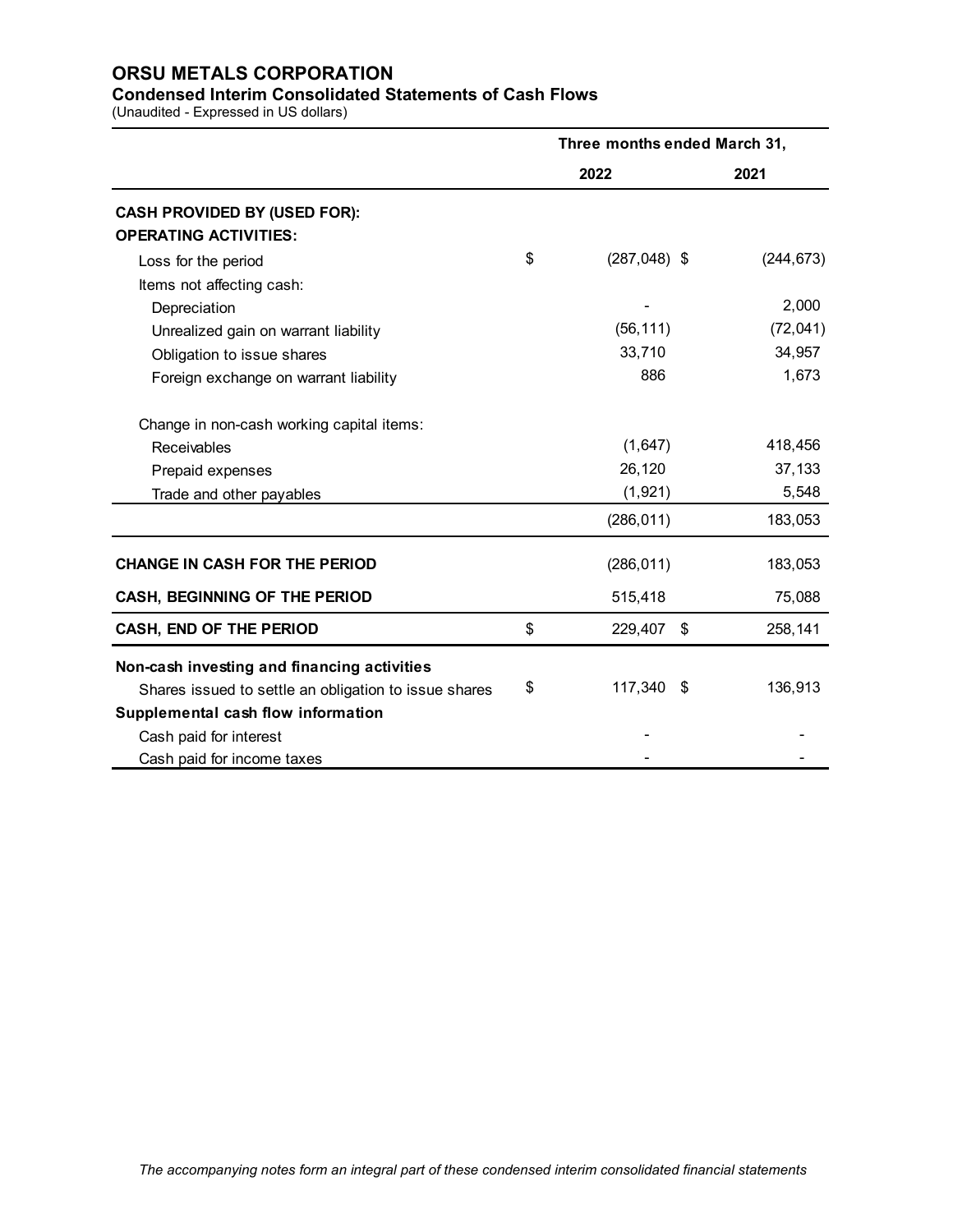## **Condensed Interim Consolidated Statements of Changes in Shareholders' Equity**

(Unaudited - Expressed in US dollars)

|                                   | Number of<br><b>shares</b> |     | <b>Share</b><br>capital  | Obligation to<br>issue shares<br><b>Deficit</b><br><b>Reserves</b> |            | Non-controlling<br>interest | Shareholders'<br>equity |     |                      |                          |            |
|-----------------------------------|----------------------------|-----|--------------------------|--------------------------------------------------------------------|------------|-----------------------------|-------------------------|-----|----------------------|--------------------------|------------|
| Balance, December 31, 2021        | 43,529,898                 | \$  | 387,228,913              |                                                                    | 117.340    | - \$                        | 33.625.984              | SS. | $(420, 105, 723)$ \$ | $(379,057)$ \$           | 487,457    |
| Shares issued to settle an        |                            |     |                          |                                                                    |            |                             |                         |     |                      |                          |            |
| obligation to issue shares        | 559,908                    |     | 117,340                  |                                                                    | (117, 340) |                             |                         |     |                      | $\overline{\phantom{0}}$ |            |
| Obligation to issue shares        | $\overline{\phantom{0}}$   |     |                          |                                                                    | 33,710     |                             |                         |     |                      | $\overline{\phantom{0}}$ | 33,710     |
| Comprehensive loss for the period | $\overline{\phantom{a}}$   |     | $\overline{\phantom{0}}$ |                                                                    | -          |                             |                         |     | (310, 515)           | 23.467                   | (287, 048) |
| Balance, March 31, 2022           | 44,089,806                 | -SG | 387,346,253              | - \$                                                               | 33,710     | - \$                        | 33,625,984              |     | $(420, 416, 238)$ \$ | $(355, 590)$ \$          | 234,119    |

|                                                          | Number of<br><b>shares</b> |     | <b>Share</b><br>capital |      | <b>Obligation to</b><br>issue shares |    | <b>Deficit</b><br><b>Reserves</b> |  | Non-controlling<br>interest |                | Shareholders'<br>equity |            |
|----------------------------------------------------------|----------------------------|-----|-------------------------|------|--------------------------------------|----|-----------------------------------|--|-----------------------------|----------------|-------------------------|------------|
| Balance, December 31, 2020<br>Shares issued to settle an | 42,958,367                 | \$. | 387,092,000             | - \$ | 136.913                              | -S | 33.625.984                        |  | $(416, 265, 856)$ \$        | $(31,822)$ \$  |                         | 4,557,219  |
| obligation to issue shares                               | 571,531                    |     | 136.913                 |      | (136,913)                            |    |                                   |  |                             |                |                         |            |
| Obligation to issue shares                               | $\overline{\phantom{a}}$   |     |                         |      | 34,957                               |    | -                                 |  |                             |                |                         | 34.957     |
| Comprehensive loss for the period                        | $\overline{\phantom{0}}$   |     |                         |      | -                                    |    |                                   |  | (232, 015)                  | (12, 658)      |                         | (244, 673) |
| Balance, March 31, 2021                                  | 43,529,898                 |     | 387,228,913             |      | 34.957                               | -S | 33,625,984                        |  | $(416, 497, 871)$ \$        | $(44, 480)$ \$ |                         | 4,347,503  |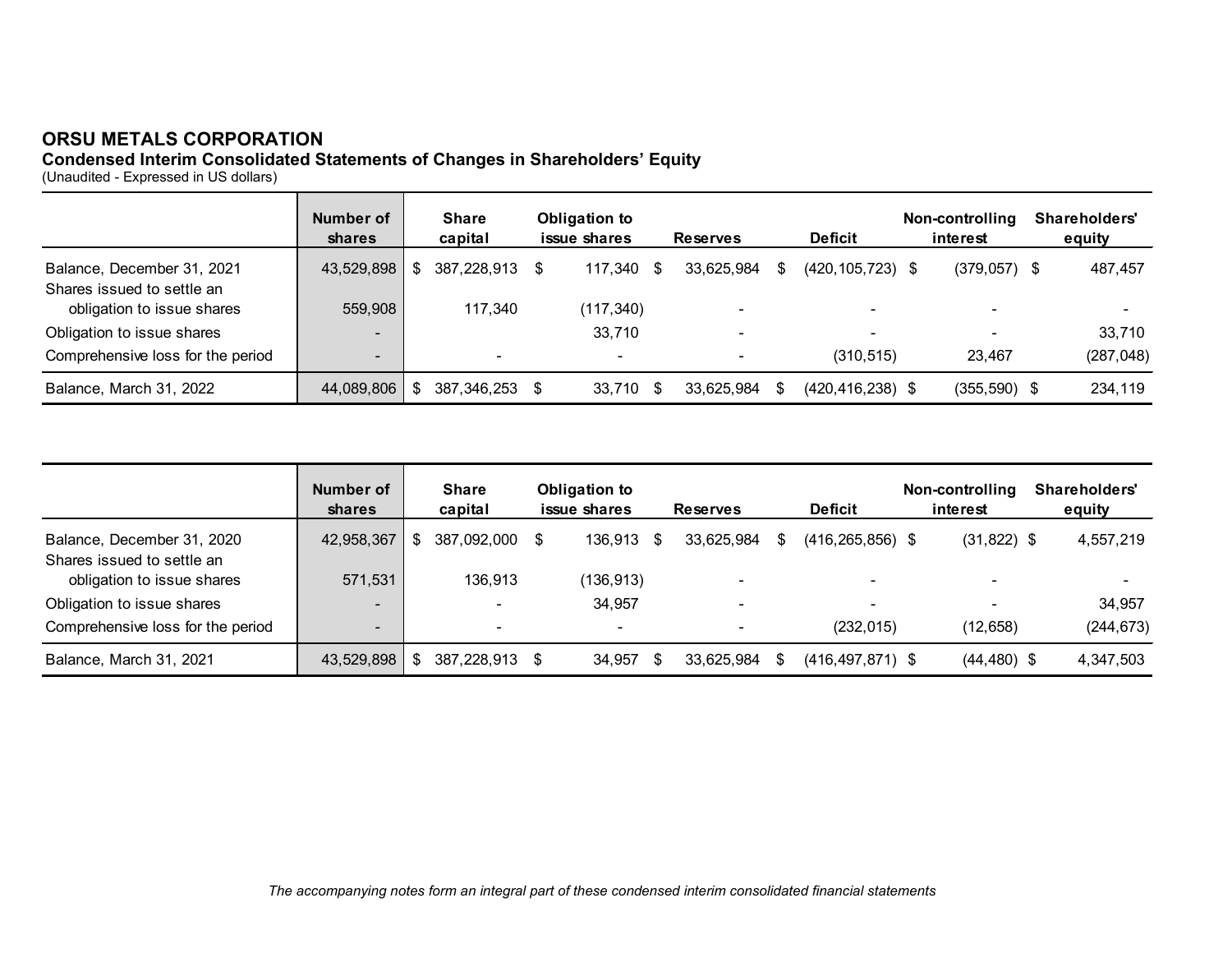(Unaudited - Expressed in US dollars)

### **1. NATURE OF OPERATIONS AND GOING CONCERN**

Orsu Metals Corporation ("Orsu" or the "Company") is a publicly traded company incorporated under the laws of the Province of British Columbia. The Company's shares are listed for trading on the TSX Venture Exchange ("TSX-V") under the symbol OSU. The corporate office of the Company is located at Unit 1 - 15782 Marine Drive, White Rock, B.C., Canada, V4B 1E6.

The Company is engaged in the exploration and, if warranted, development of a mineral resource project in eastern Russia. The Company is considered to be in the exploration stage as it has not placed any of its exploration and evaluation assets into production nor has it generated any revenues from operations.

In February 2022, countries around the world imposed a number of sanctions on Russia in response to its invasion of Ukraine. These sanctions include, but are not limited to, removing certain Russian banks from the Society for Worldwide Interbank Financial Telecommunication ("SWIFT") messaging system, which will affect the Company's ability to fund its operations in Russia. The Company has some cash reserves in Russia, but prolonged sanctions may impact the Company's ability to send additional cash to fund operations in Russia, and specifically maintaining the Sergeevskoe license in good standing. It has been reported that the Government of Russia, in response to the sanctions imposed on its country, have imposed counter sanctions and credibly threatened to expropriate or nationalize Russian companies with significant foreign shareholding when investors' home governments are "unfriendly" towards Russia, which includes Canada. For these reasons the Company is at risk of losing its Sergeevskoe license and its ability to recover any of its investment.

In May 2022, the Company entered into a non-binding letter of intent (the "LOI") with two companies, pursuant to which Orsu and the two companies will complete a business combination that will result in a reverse takeover and change of business of Orsu (Note 14). The resulting entity will be a global helium explorer and developer with exclusive rights to the Topaz helium project in the USA and a 100% interest in the Tunu helium project in Greenland.

In May 2022, the Company also entered into a share purchase agreement pursuant to which Orsu will sell its 90% interest in the Sergeevskoe gold project to the holders of the other 10% interest in the project (Note 14).

These condensed interim consolidated financial statements have been prepared on a going concern basis which assumes that the Company will be able to realize its assets and discharge its liabilities in the normal course of business in the foreseeable future. As at March 31, 2022, the Company had working capital of \$234,119. Management estimates that these funds may not provide the Company with sufficient financial resources to carry out currently planned exploration and operations over the next twelve months. Accordingly, the Company may need to seek additional sources of financing. While the Company has been successful in the past in obtaining financing, there is no assurance that it will be able to obtain adequate financing in the future or that such financing will be on terms acceptable to the Company. These material uncertainties may cast significant doubt upon the Company's ability to continue as a going concern.

In March 2020, the World Health Organization declared COVID-19 a global pandemic. This contagious disease outbreak, which has continued to spread, has adversely affected workforces, economies, and financial markets globally. It is not possible for the Company to predict the duration or magnitude of the adverse impacts of the outbreak and its effects on the Company's business or ability to raise funds. To date, the COVID-19 pandemic has not had a significant impact on the Company's operations.

These condensed interim consolidated financial statements do not reflect adjustments that would be necessary if the going concern assumption were not appropriate.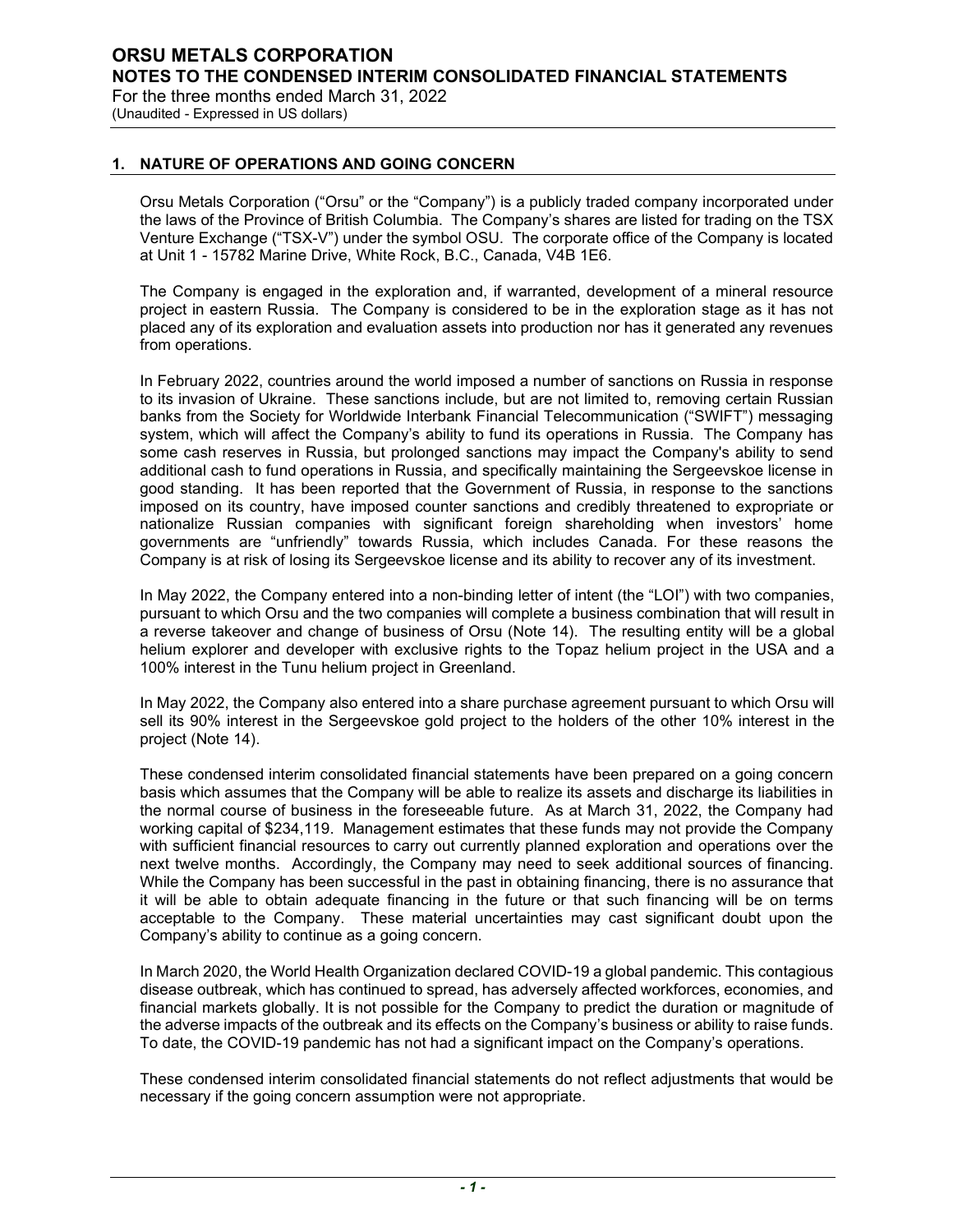# **ORSU METALS CORPORATION NOTES TO THE CONDENSED INTERIM CONSOLIDATED FINANCIAL STATEMENTS**

For the three months ended March 31, 2022 (Unaudited - Expressed in US dollars)

### **2. BASIS OF PRESENTATION**

### **Statement of compliance**

These condensed interim consolidated financial statements have been prepared in accordance with International Accounting Standard 34 Interim Financial Reporting using accounting policies consistent with International Financial Reporting Standards ("IFRS") as issued by the International Accounting Standards Board and the International Financial Reporting Interpretations Committee.

These condensed interim consolidated financial statements do not include all of the disclosures required for annual financial statements, and therefore should be read in conjunction with the audited consolidated financial statements for the year ended December 31, 2021.

### **Basis of measurement**

These condensed interim consolidated financial statements have been prepared on the historical cost basis except for certain financial instruments which are measured at fair value. In addition, these condensed interim consolidated financial statements have been prepared using the accrual basis of accounting, except for cash flow information.

### **Functional and presentation currency**

These condensed interim consolidated financial statements are presented in United States ("US") dollars, which is the parent company's functional currency as well as the functional currency of the Company's subsidiaries.

### **Use of accounting estimates, judgments, and assumptions**

Information about estimates and judgments used in applying accounting policies that have the most significant effect on the amounts recognized in the Company's consolidated financial statements are included in Note 2 to the Company's December 31, 2021 annual consolidated financial statements.

### **3. SIGNIFICANT ACCOUNTING POLICIES**

The accounting policies applied by the Company in these condensed interim consolidated financial statements are the same as those applied by the Company as at and for the year ended December 31, 2021.

### **New standards, interpretations, and amendments not yet effective**

There are no new standards that will have any significant effect on the Company.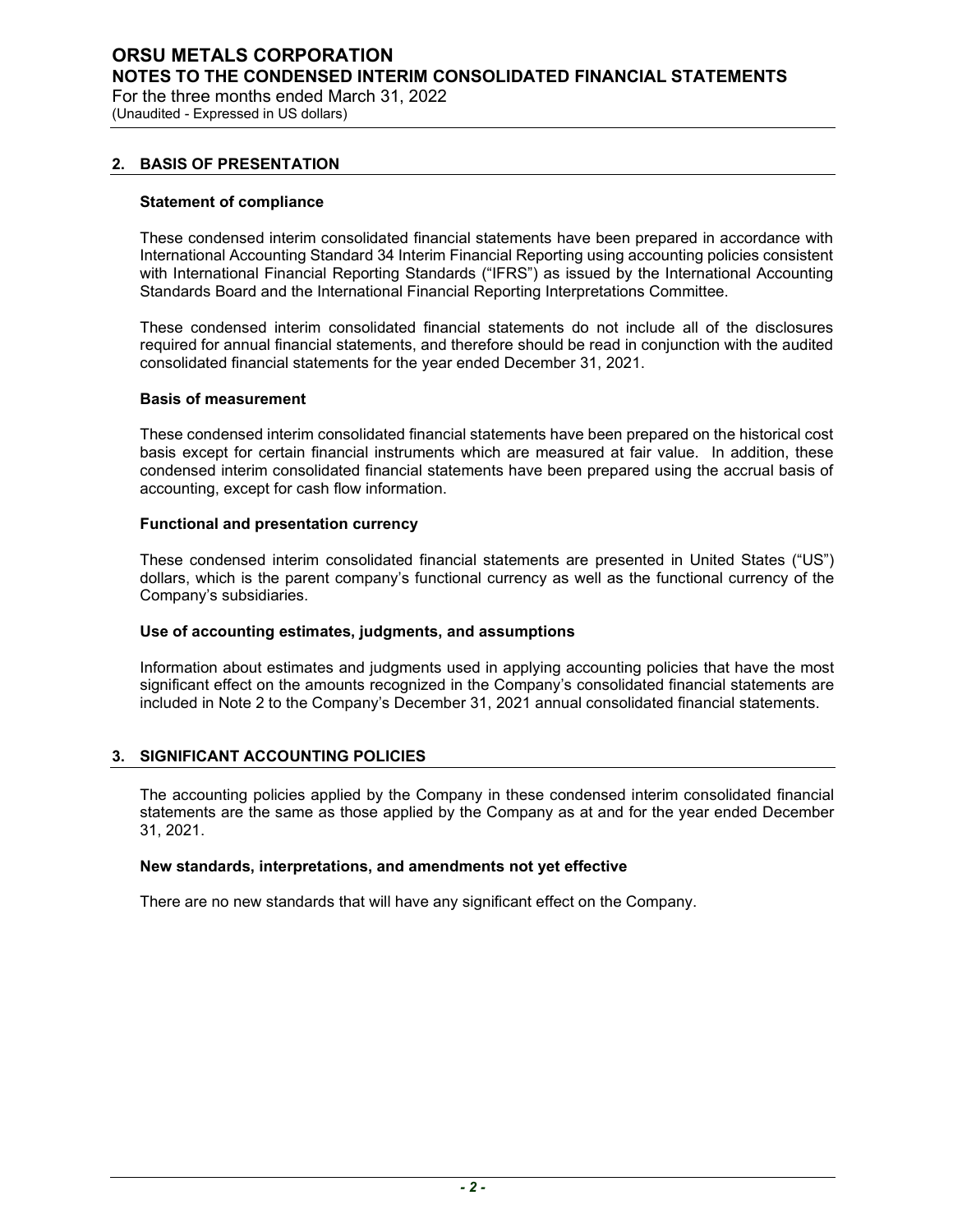**NOTES TO THE CONDENSED INTERIM CONSOLIDATED FINANCIAL STATEMENTS**

For the three months ended March 31, 2022 (Unaudited - Expressed in US dollars)

## **4. CASH**

|                                                     | March 31,<br>2022 | December 31,<br>2021 |         |  |
|-----------------------------------------------------|-------------------|----------------------|---------|--|
| US dollar denominated deposits held in Canada       | \$<br>106.302     | - \$                 | 410,449 |  |
| Canadian dollar denominated deposits held in Canada | 17,062            |                      | 5.123   |  |
| Ruble denominated deposits held in Russia           | 102,860           |                      | 95,014  |  |
| US dollar denominated deposits held in Cyprus       | 3,183             |                      | 4,832   |  |
| Total                                               | 229.407           | \$.                  | 515,418 |  |

### **5. RECEIVABLES**

|                                                       | March 31, |        |      |        |
|-------------------------------------------------------|-----------|--------|------|--------|
| Amounts due from the Government of Russia pursuant to |           |        |      |        |
| value added tax                                       | \$        | 29.449 | - \$ | 27,162 |
| Amounts due from the Government of Canada pursuant to |           |        |      |        |
| input tax credits                                     |           | 1.660  |      | 1,573  |
| Other                                                 |           | 12,532 |      | 13,259 |
| Total                                                 | \$        | 43.641 |      | 41,994 |

## **6. PREPAID EXPENSES**

|                   |    | March 31,<br>2022 | December 31,<br>2021 |        |  |
|-------------------|----|-------------------|----------------------|--------|--|
| Prepaid insurance | S  | 29,795            | \$                   | 51.277 |  |
| Other             |    | 22,386            |                      | 27,024 |  |
| Total             | \$ | 52,181            |                      | 78,301 |  |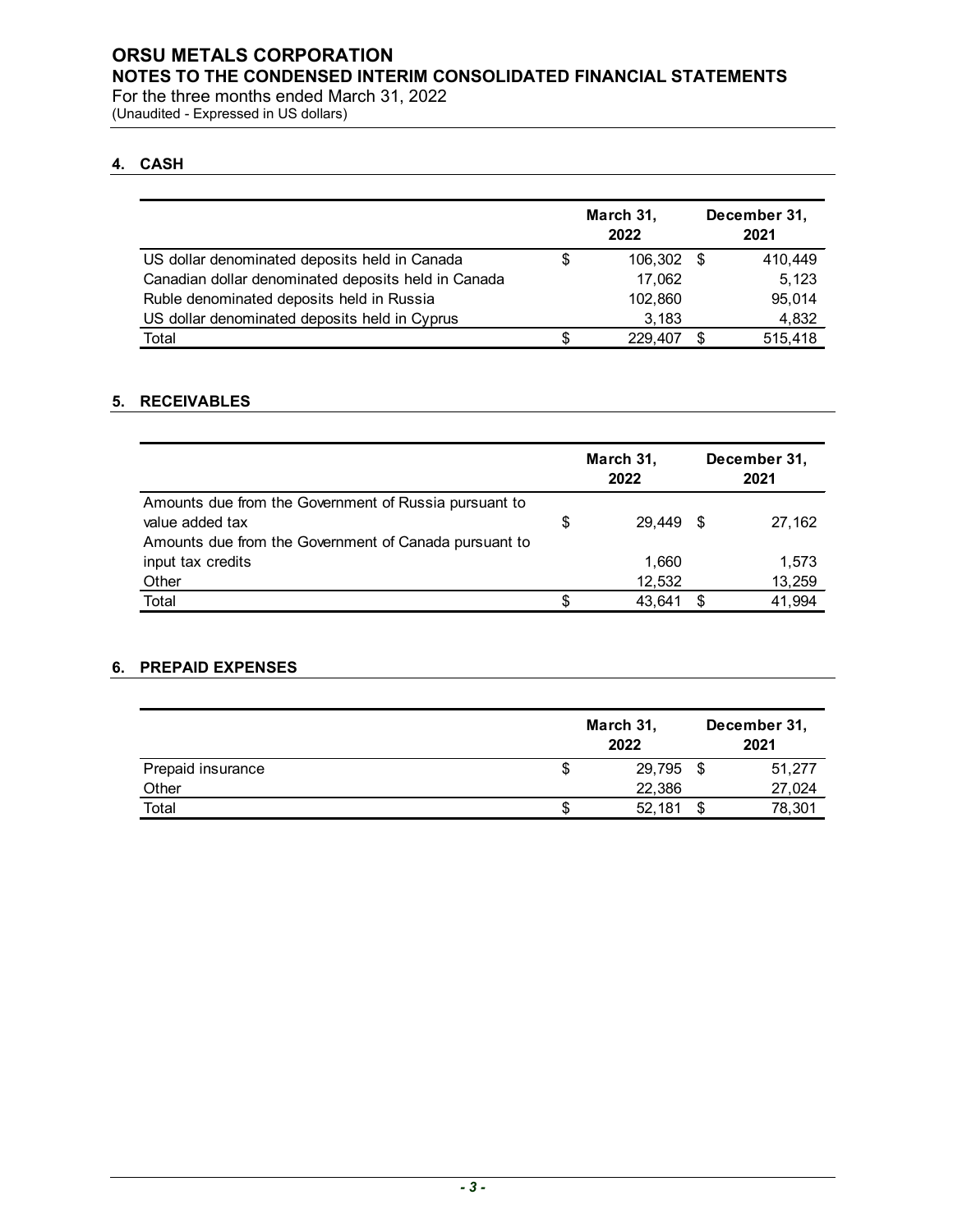(Unaudited - Expressed in US dollars)

### **7. EXPLORATION AND EVALUATION ASSETS**

The Company has a 90% interest in the Sergeevskoe gold project located in eastern Russia.

The Sergeevskoe project is leased from the Russian Government until 2031 and is subject to a 0.75% net smelter return royalty, to be capped at \$7,500,000 at which point it will expire.

The Company will carry the 10% non-controlling interest until completion of a definitive feasibility study on the Sergeevskoe project, at which point the 10% interest will become a participating interest, subject to dilution. The Company is responsible for funding 100% of all costs until completion of a definitive feasibility study.

Subsequent to March 31, 2022, the Company entered into a share purchase agreement pursuant to which Orsu will sell its 90% interest in the Sergeevskoe gold project to the holders of the other 10% interest in the project (Note 14).

Exploration and evaluation expenditures included in the loss for the three months ended March 31, 2022 and 2021 are as follows:

|                                      |   | Three months ended March 31, |  |         |  |  |  |  |  |  |
|--------------------------------------|---|------------------------------|--|---------|--|--|--|--|--|--|
|                                      |   | 2021                         |  |         |  |  |  |  |  |  |
| Licenses and permits                 | S | 14.497                       |  | 8,209   |  |  |  |  |  |  |
| Personnel, administration and travel |   | 96.937                       |  | 118,487 |  |  |  |  |  |  |
| Studies and evaluations              |   | 130.948                      |  | 31,001  |  |  |  |  |  |  |
|                                      | S | 242.382                      |  | 157.697 |  |  |  |  |  |  |

### **8. TRADE AND OTHER PAYABLES**

|                                    |   | March 31,<br>2022 | December 31,<br>2021 |        |  |
|------------------------------------|---|-------------------|----------------------|--------|--|
| Trade and other payables in Canada | S | 42.197            |                      | 39.445 |  |
| Trade and other payables in Russia |   | 34.011            |                      | 26,783 |  |
| Due to related parties (Note 11)   |   | 9.248             |                      | 21,149 |  |
| Total                              | S | 85.456            |                      | 87.377 |  |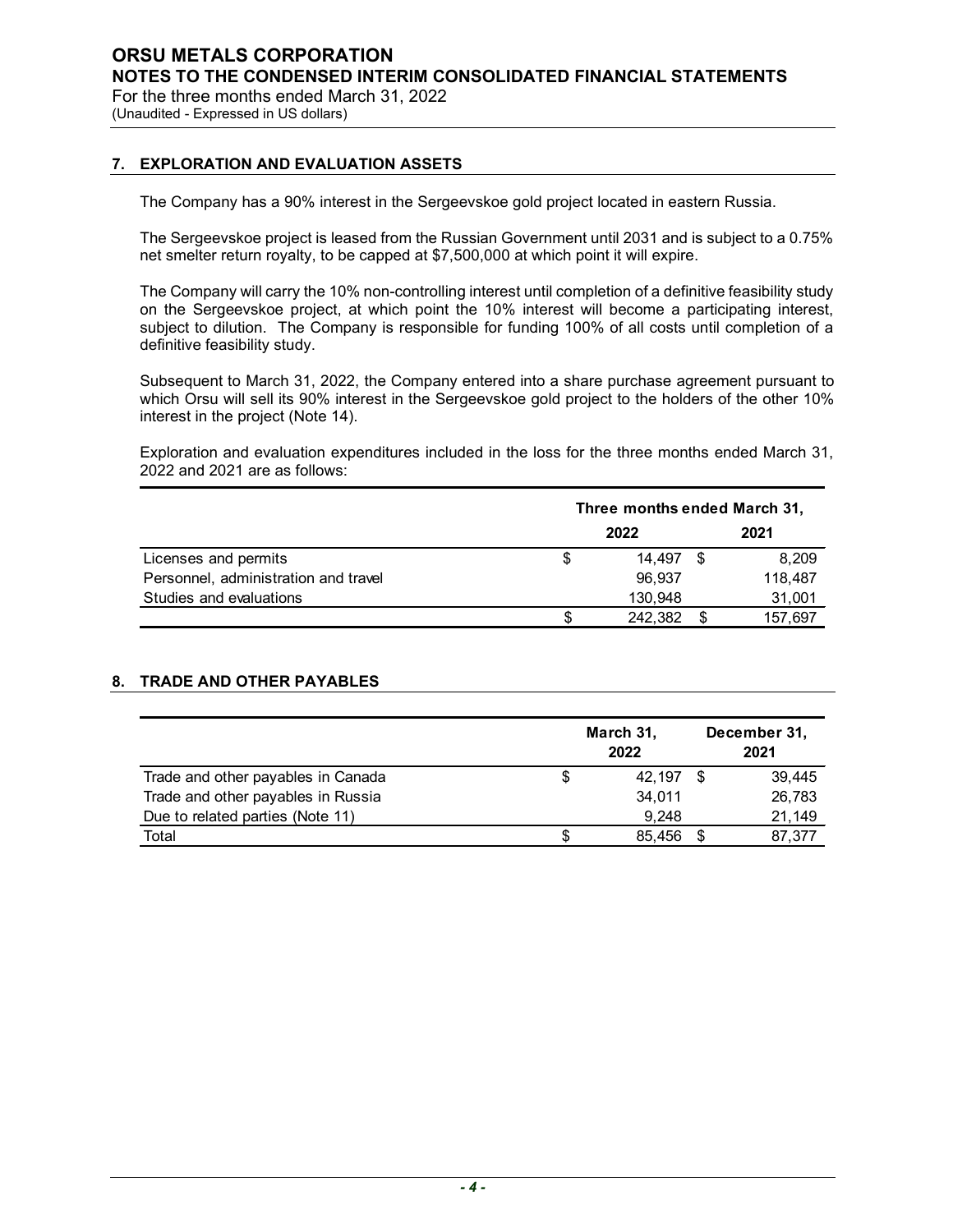## **ORSU METALS CORPORATION NOTES TO THE CONDENSED INTERIM CONSOLIDATED FINANCIAL STATEMENTS**

For the three months ended March 31, 2022 (Unaudited - Expressed in US dollars)

### **9. WARRANT LIABILITY**

|                                |    | March 31,<br>2022 |     | December 31,<br>2021 |  |  |
|--------------------------------|----|-------------------|-----|----------------------|--|--|
| Balance, beginning of period   | \$ | 60,879            | -\$ | 134,016              |  |  |
| Unrealized gain on revaluation |    | (56, 111)         |     | (72, 616)            |  |  |
| Foreign exchange               |    | 886               |     | (521)                |  |  |
| Balance, end of period         | S  | 5.654             |     | 60,879               |  |  |

Share purchase warrants are considered a derivative liability, as the currency denomination of the exercise price is different from the functional currency of the Company. The warrant liability was revalued as at March 31, 2022 using the Black-Scholes option pricing model with the following assumptions: a stock price of C\$0.15; a risk-free interest rate of 2.17%; an expected volatility of 79%; an expected life of 0.61 years; a forfeiture rate of zero; an expected dividend of zero; and an exchange rate of 1.2496.

### **10. SHARE CAPITAL AND RESERVES**

### **a) Authorized**

The Company is authorized to issue an unlimited number of common shares without par value.

### **b) Issued and outstanding**

As at March 31, 2022, the Company had 44,089,806 common shares issued and outstanding (December 31, 2021 – 43,529,898). A summary of changes in share capital and reserves is contained on the consolidated statements of changes in shareholders' equity for the three months ended March 31, 2022 and 2021.

On January 7, 2022, the Company issued 559,908 common shares to settle an obligation to issue shares of \$117,340 (Note 10e).

### **c) Warrants**

The continuity of share purchase warrants for the three months ended March 31, 2022 is as follows:

| <b>Expiry date</b>                         | <b>Exercise</b><br>price<br>CAD\$ | Balance,<br>December 31,<br>2021 |    | Granted                  | Exercised                | Forfeited      | Balance,<br>March 31,<br>2022 |
|--------------------------------------------|-----------------------------------|----------------------------------|----|--------------------------|--------------------------|----------------|-------------------------------|
| November 8, 2022                           | 0.36                              | 1.400.000                        |    | $\overline{\phantom{0}}$ | $\overline{\phantom{a}}$ | -              | 1,400,000                     |
|                                            |                                   | 1,400,000                        |    | ٠                        | $\overline{\phantom{0}}$ |                | 1,400,000                     |
| Weighted average<br>exercise price - CAD\$ |                                   | 0.36                             | £. | -                        | $\blacksquare$           | $\blacksquare$ | 0.36                          |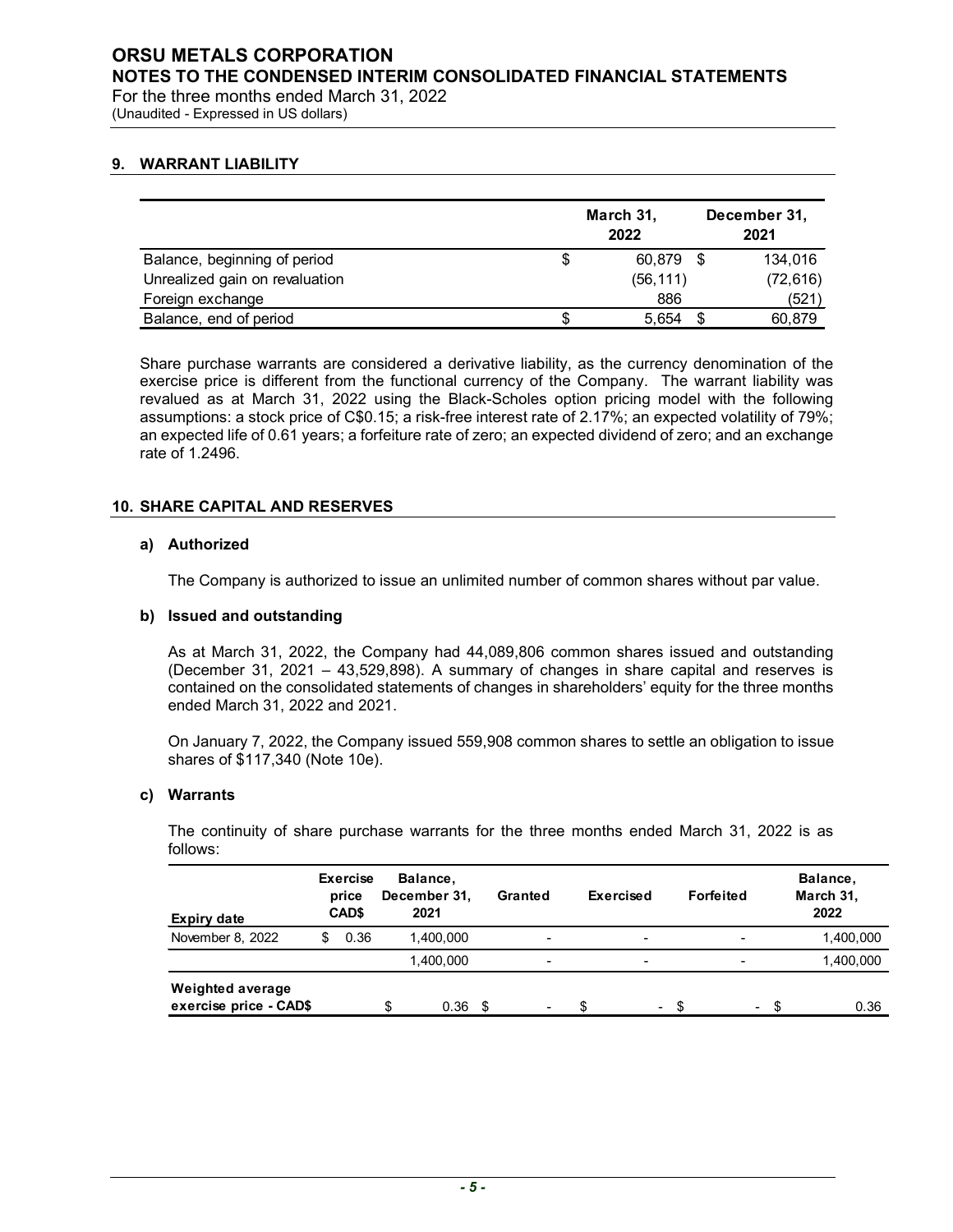For the three months ended March 31, 2022 (Unaudited - Expressed in US dollars)

### **10. SHARE CAPITAL AND RESERVES (continued)**

### **d) Options**

The Company has a rolling stock option plan applicable to directors, employees, and consultants, under which the total outstanding stock options are limited to 10% of the outstanding common shares of the Company at any one time. The exercise price of an option shall not be less than the discounted market price at the time of granting as prescribed by the policies of the TSX-V. The maximum term of stock options is ten years from the grant date. Vesting terms are at the discretion of the directors.

| Expiry date                                       | <b>Exercise</b><br>price<br>CAD\$ | Balance,<br>December 31,<br>2021 |     | Granted                  | Exercised | Forfeited                | Balance,<br>March 31,<br>2022 |
|---------------------------------------------------|-----------------------------------|----------------------------------|-----|--------------------------|-----------|--------------------------|-------------------------------|
| September 21, 2022                                | 0.13<br>S                         | 2,845,000                        |     | -                        | -         | $\overline{\phantom{0}}$ | 2,845,000                     |
| January 3, 2025                                   | \$0.265                           | 889,000                          |     | $\overline{\phantom{0}}$ | -         | $\overline{\phantom{0}}$ | 889,000                       |
|                                                   |                                   | 3,734,000                        |     | $\overline{\phantom{0}}$ | ۰         | $\overline{\phantom{0}}$ | 3,734,000                     |
| <b>Weighted average</b><br>exercise price - CAD\$ |                                   | \$<br>0.16                       | -\$ |                          | ۰.        | ۰.                       | 0.16                          |

The continuity of stock options for the three months ended March 31, 2022 is as follows:

As at March 31, 2022, all stock options were exercisable with a weighted average remaining life of 1.02 years.

### **e) Obligation to issue shares**

The Company's three non-executive directors are paid an annual fee of \$15,000 each. As the Company permits, one of the directors has elected to be paid half of his annual fees in cash and the other half in shares, while the other two directors have elected to be paid all of their annual fees in shares. In addition, the Company has engaged a consultant at the rate of \$30,000 per year to be paid in shares. Lastly, the Company's Managing Director elected to be paid his salary of 60,000 Euro in shares. All shares to be issued will be subject to approval by the TSX-V and will be priced at the closing price on the last trading day of December each year and issued within 3 business days after that.

During the three months ended March 31, 2022, the Company recorded \$33,710 (2021 - \$34,957) as an obligation to issue shares.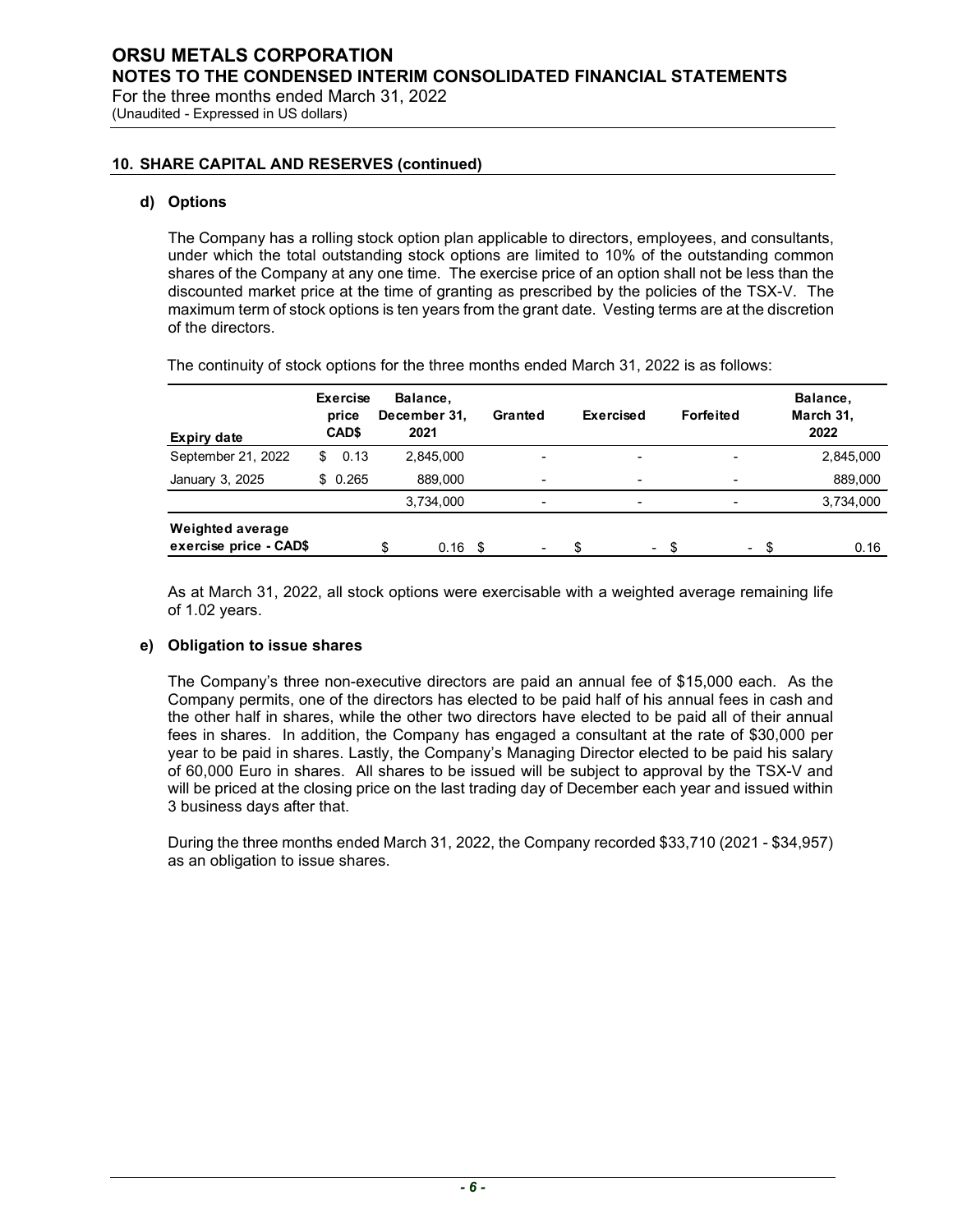(Unaudited - Expressed in US dollars)

### **11. RELATED PARTY TRANSACTIONS AND BALANCES**

#### *Key management compensation*

Key management includes members of the non-executive Board of Directors, the Executive Chairman, the Managing Director, the Director of Exploration, the Chief Financial Officer, and the Corporate Secretary. The aggregate compensation paid or accrued to key management personnel, during the three months ended March 31, 2022 and 2021 were as follows:

|                                                 |      | Three months ended March 31, |      |        |  |
|-------------------------------------------------|------|------------------------------|------|--------|--|
|                                                 | 2022 |                              |      | 2021   |  |
| Salaries and benefits                           |      |                              |      |        |  |
| Chairman                                        | \$   | 17.069                       | - \$ | 18,283 |  |
| <b>Managing Director</b>                        |      | 16,835                       |      | 18,082 |  |
| Independent Directors                           |      | 11,250                       |      | 11,250 |  |
| Chief Financial Officer and Corporate Secretary |      | 29,520                       |      | 29,424 |  |
|                                                 | \$   | 74,674                       | - \$ | 77,039 |  |
| Exploration and evaluation expenditures         |      |                              |      |        |  |
| Director of Exploration                         | \$   | 18.000                       |      | 18,000 |  |

### *Due to related parties*

As at March 31, 2022, the Company owed \$9,248 (December 31, 2021 – \$21,149) to related parties, being \$1,875 to a director for director fees, and \$1,173 to the Managing Director, \$5,568 to the Chairman, and \$632 to the Chief Financial Officer and Corporate Secretary, all for the reimbursement of expenditures.

### **12. SEGMENTED INFORMATION**

IFRS 8 "Operating Segments" requires operating segments to be identified on the basis of internal reports that are regularly reviewed by the chief operating decision-maker to allocate resources to the segments and to assess their performance.

The chief operating decision-maker who is responsible for allocating resources and assessing performance of the operating segments, has been defined as the Executive Chairman.

The Company operates in a single segment, being mineral exploration and evaluation.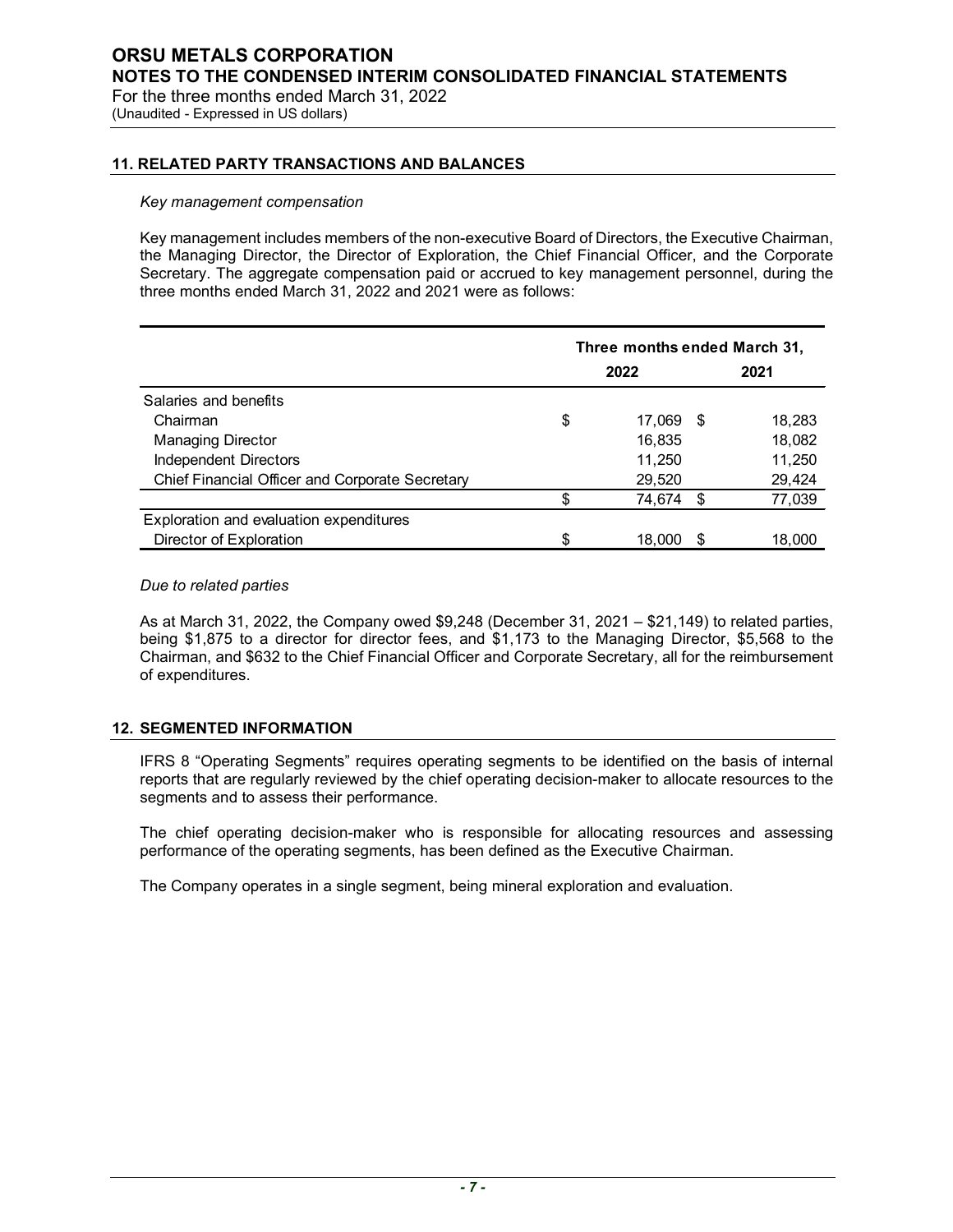(Unaudited - Expressed in US dollars)

### **13. FINANCIAL INSTRUMENTS AND RISK MANAGEMENT**

### *Financial Instruments*

Financial instruments are classified into one of the following categories: fair value through profit or loss ("FVTPL"); fair value through other comprehensive income ("FVTOCI"); or at amortized cost. The carrying values of the Company's financial instruments are classified into the following categories:

| <b>Financial Instrument</b> | Category       |   | March 31,<br>2022 |  | December 31,<br>2021 |  |
|-----------------------------|----------------|---|-------------------|--|----------------------|--|
| Cash                        | <b>FVTPL</b>   | S | 229.407           |  | 515,418              |  |
| <b>Receivables</b>          | Amortized cost |   | 43.641            |  | 41.994               |  |
| Trade and other payables    | Amortized cost |   | 85.456            |  | 87,377               |  |
| Warrant liability           | <b>FVTPI</b>   |   | 5.654             |  | 60,879               |  |

The Company's financial instruments recorded at fair value require disclosure about how the fair value was determined based on significant levels of inputs described in the following hierarchy:

- Level 1 Quoted prices are available in active markets for identical assets or liabilities as of the reporting date. Active markets are those in which transactions occur in sufficient frequency and value to provide pricing information on an ongoing basis.
- Level 2 Pricing inputs are other than quoted prices in active markets included in Level 1. Prices in Level 2 are either directly or indirectly observable as of the reporting date. Level 2 valuations are based on inputs including quoted forward prices for commodities, time value and volatility factors, which can be substantially observed or corroborated in the market-place.
- Level 3 Valuations in this level are those with inputs for the asset or liability that are not based on observable market data.

The carrying values of receivables and trade and other payables approximate their fair values due to their short-term nature. These financial instruments are classified as financial assets and liabilities at amortized cost and are reported at amortized cost. The carrying value of cash was determined based on Level 1 of the fair value hierarchy. The fair value of the Company's warrant liability is recorded at fair value using Level 3 of the fair value hierarchy. The carrying value of the warrant liability is determined using the Black-Scholes option pricing model.

#### *Risk Management*

The Company's risk management objectives and policies are consistent with those disclosed by the Company for the year ended December 31, 2021.